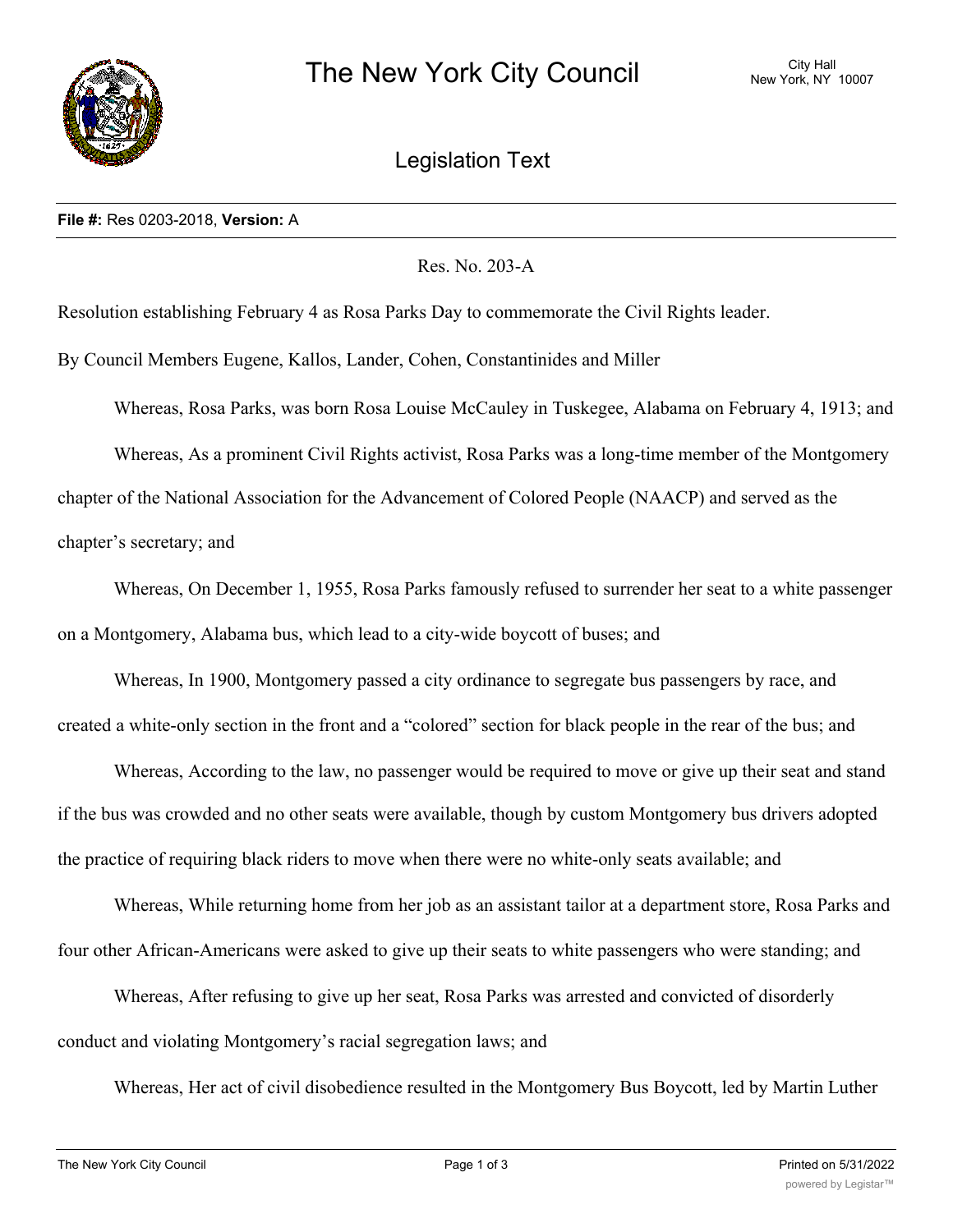King Jr. where African Americans refused to ride city buses and instead walked or organized carpools; and Whereas, 42,000 African Americans boycotted the Montgomery city buses for 381 days, beginning on December 5, 1955, until the bus segregation laws were changed on December 21, 1956; and

Whereas, The United States Supreme Court ruled on November 12, 1956 that the Montgomery segregation law was unconstitutional, and on December 20, 1956, Montgomery officials were ordered to desegregate buses; and

Whereas, Rosa Parks is the recipient of many awards and accolades for her efforts on behalf of racial harmony, including the Springarn Award, the NAACP's highest honor for civil rights contributions, the Presidential Medal of Freedom, the Nation's highest civilian honor, and the first International Freedom Conductor Award from the National Underground Railroad Freedom Center; and

Whereas, In 1999, President Bill Clinton honored Rosa Parks, on behalf of Congress, honoring her contributions to the United States and declaring her "the first lady of civil rights" and the "mother of the freedom movement"; and

Whereas, Her birthday, February 4, and the day she was arrested, December 1, have each been celebrated as "Rosa Parks Day" commemorated in California, Missouri, Ohio, and Oregon; and

Whereas, On December 1, 2005, transit authorities in New York City, Washington, D.C and other American cities symbolically left the seats behind bus drivers empty to commemorate Rosa Parks; and

Whereas, Within such a culturally diverse city that honors civil rights leaders, the Council should recognize Rosa Parks' contributions; now, therefore, be it

Resolved, That the Council of the City of New York establishes February 4 as Rosa Parks Day to commemorate the Civil Rights leader.